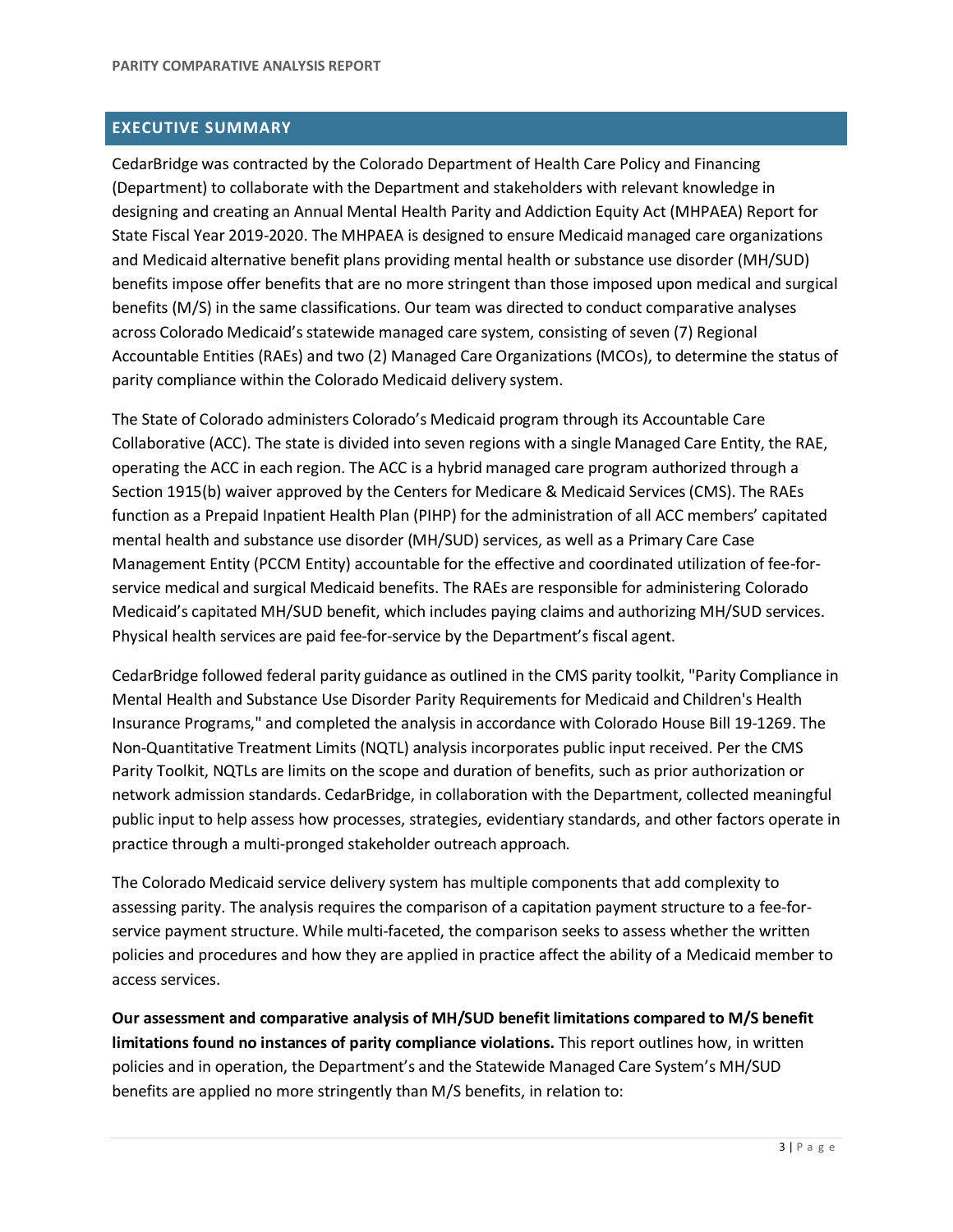- $\triangleright$  Benefit coverage
- $\triangleright$  Quantitative treatment limitations
- $\triangleright$  Non-quantitative treatment limitations
- $\triangleright$  Factors used to design treatment limitations, such as evidentiary standards and medical necessity criteria
- $\triangleright$  Other items identified through stakeholder engagement.

### **SUMMARY OF FINDINGS**

### AGGREGATE LIFETIME AND ANNUAL DOLLAR LIMITS

The Colorado Medicaid benefit packages do not impose aggregate lifetime or annual dollar limits. This negates the need to conduct these aspects of the parity review.

#### QUANTITATIVE TREATMENT LIMITATIONS

The Colorado Medicaid benefit packages impose no quantitative treatment limitations (QTLs) for MH/SUD benefits. This negates the need to evaluate parity compliance with respect to quantitative treatment limits.

#### NON-QUANTITATIVE TREATMENT LIMITATIONS

CedarBridge completed an analysis of the non-quantitative treatment limitations (NQTLs) being used by each of the benefit packages and completed an analysis of whether, for each NQTL, there are differences in policies, procedures or the application of the policies and procedures in operation for MH/SUD benefits and M/S benefits. No instances of parity compliance violations were found, however CedarBridge did identify recommendations for improvements in the efficiency of the delivery system and processes for preventing issues that can lead to a parity compliance violation. Recommendations include:

- $\triangleright$  While all RAEs utilize MH/SUD prior authorization determination timelines in compliance with statute, it is recommended that all are brought into alignment with comparable medical/surgical timelines.
- $\triangleright$  Require the RAEs and MCOs to use the statutory definition of medical necessity in applying their policies and processes.
- $\triangleright$  Require that MH/SUD providers not be restricted from participation in the network by geographic location, facility type, or specialty.
- $\triangleright$  It is unclear who may request authorization for service for out-of-network services. We recommend the Department consider mandating through contract that both a provider and a member may request authorization for out-of-network services for specified reasons.